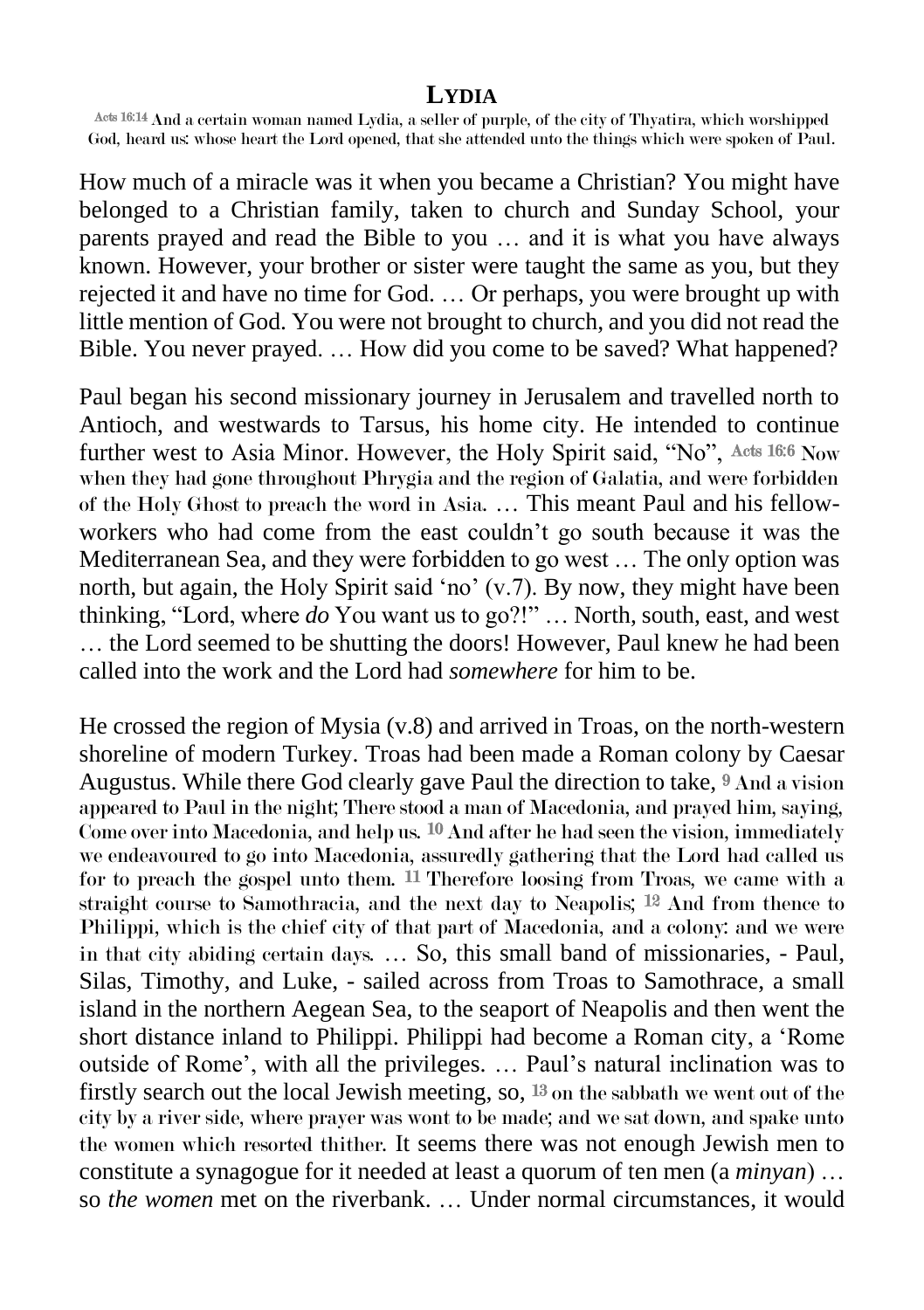hardly have been the first choice for a male Jewish missionary team. Nevertheless, it was where the Lord led them.

So, here is a group of women, in the open air, not meeting in a synagogue … but on the banks of the river …. and Paul found them praying. This was the Gospel being introduced to Europe.

He noticed a certain woman whose name was Lydia (v.14), from the wealthy Gentile city of Thyatira in Asia Minor where she had her own successful business selling elegantly lavish purple material. Previously, she had converted to Judaism. She was an honest, upright woman, and here she was, according to the Jewish tradition she had adopted, <sup>14</sup> [she] worshipped [revered, honoured] God.

She was trying to be obedient to the Law of Moses. She had left behind her the worship of the many idols of her Gentile upbringing … but, at the same time, there was something continuing to elude her. … She could not have told you what it was but as she listened to Paul, a Jew, explain how Jesus was the Messiah promised in the Old Testament … and as he shared with her and that congregation their need of salvation, she listened, and 'took it all in'.

God knew where this woman was, and that is why He sent Paul to find her … to this small number of women meeting on the riverbank outside the city (v.13). With all the directions Paul could have taken since leaving Jerusalem, the Lord brought him to *exactly* where Lydia was. He would *never* have found her otherwise for this was no 'chance' encounter, in the same way your meeting with God was no 'chance' encounter either. This meeting was in God's plan to perform the work of His grace concerning this woman.

She was a faithful religious Jewess … but she did not yet know Jesus as her Saviour *until* the Lord opened her heart to believe (v.14). Her search for God was rewarded and she went from a religion which did not satisfy to a relationship with the Lord Jesus Christ for as she listened to Paul, the light of the Gospel shone into her darkened soul. He spoke about Jesus Christ, and how He died on a cross to pay the punishment for her sin, and if she would believe in Him, her sin would be forgiven. God brought Paul to where she was so that she attended  $I\pi\rho o\sigma \epsilon \chi \omega I$  unto the things which were spoken of *him [the Lord Jesus]*.

God had taken Paul all the hundreds of miles from Jerusalem to find this woman Lydia, on the riverbank outside of Philippi. … And God had also taken Lydia over a hundred miles from her city of Thyatira to meet Paul. … Look back and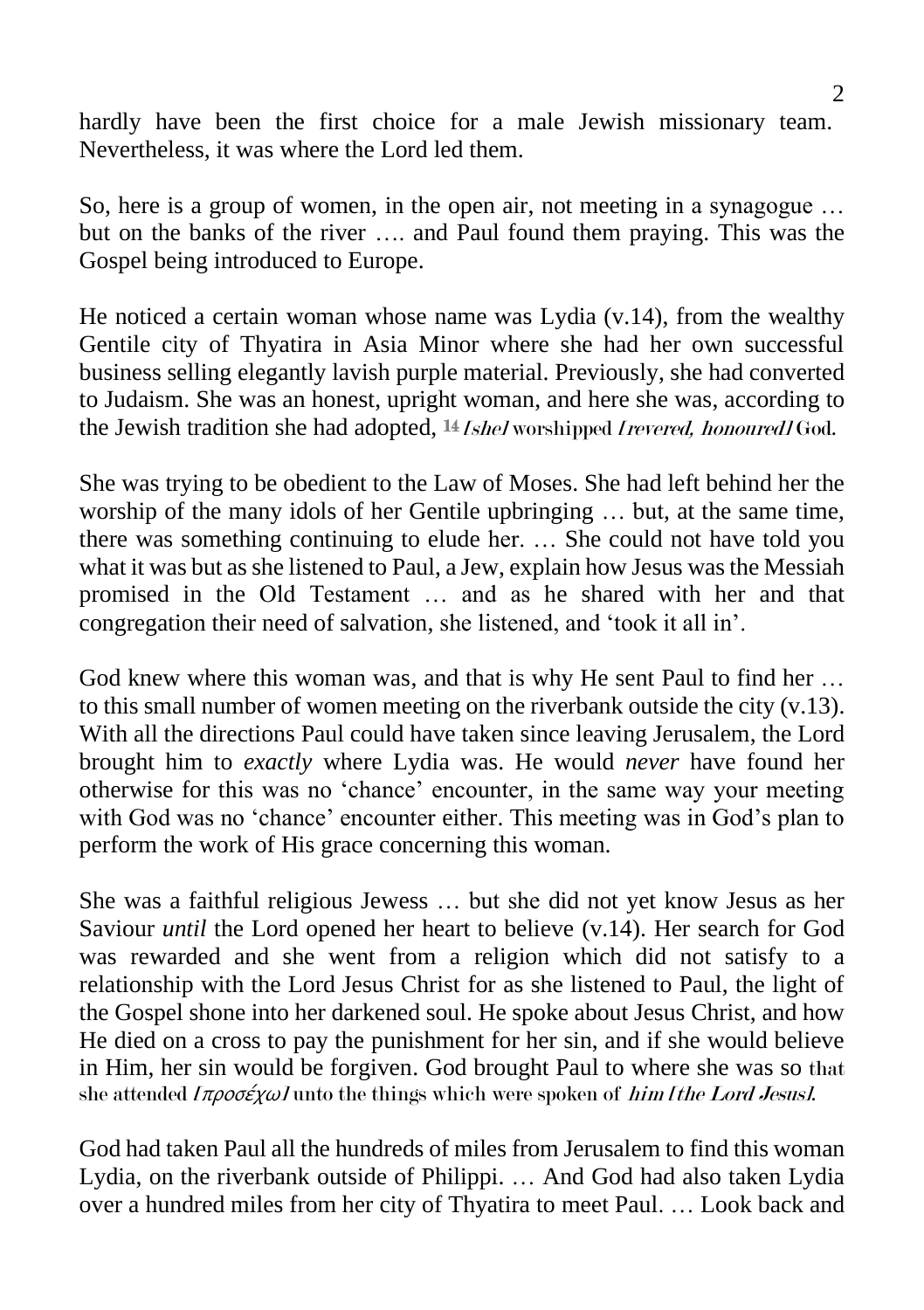remember the circumstances the Lord put together to bring about where you met Him? … Remembering it now, you see 'the threads He had been weaving' in His plan to bring you to Himself. There was nothing of 'chance' or 'accident' about your salvation … as the hymn says, "My Father planned it all".

Were you happy as you were? Perhaps, or was there always something inside, like a spiritual 'niggle', - quietly searching for that elusive extra you could not adequately explain? … When God comes looking for you, He will find you no matter where you are.

That is how God saves a soul. He seeks until He succeeds in what He sets out to achieve. He promises all who desire to find Him, Dt. 4:29 if … thou shalt seek the LORD thy God, thou shalt find him, if thou seek him with all thy heart and with all thy soul. ... That is what it means, <sup>14</sup> And a certain woman named Lydia ... *heard* us. Many people come to a place where the Gospel is preached, and yet they don't *hear* how the message is for them. They leave as they entered, not having received Christ … but when God is working, the sinner *hears* for the message of the Gospel will not let them go and they will come to Christ. They will realise it was for them He shed His blood and died on the cross of Calvary.

It is a great privilege when you hear Jesus died for you. Many people block their ears and don't want to listen … and yet you heard and listened because God opened your heart, - as He did with Lydia, - so you would understand He sent His Son for you.

And Lydia was saved because the Lord opened her heart. If He hadn't opened her heart, it would have remained closed, and she would not have been saved. The picture is often drawn where Christ is standing on the outside of the door of your heart pleading to come into your life … and He is waiting patiently in the hope you will open the door. But no, instead *He* came to where you were, and *He* opened your heart that you would believe in Him, and *He* entered. … You are saved all because of His grace, - **G**od's **R**iches **A**t **C**hrist's **E**xpense, - … because of what *He* did to redeem you. … He reached out to you with the Gospel, and He brought you to realise His Son Jesus died for you, and He showed you how when *He* comes in, your life becomes His. That is what Lydia discovered when 14 she attended unto the things which were spoken of Paul. 15 And when she was baptized, and her household, she besought us, saying, If ye have judged me to be faithful to the Lord, come into my house, and abide there. And she constrained us. … Her faith was not an 'add on', but it was a 'take over'.